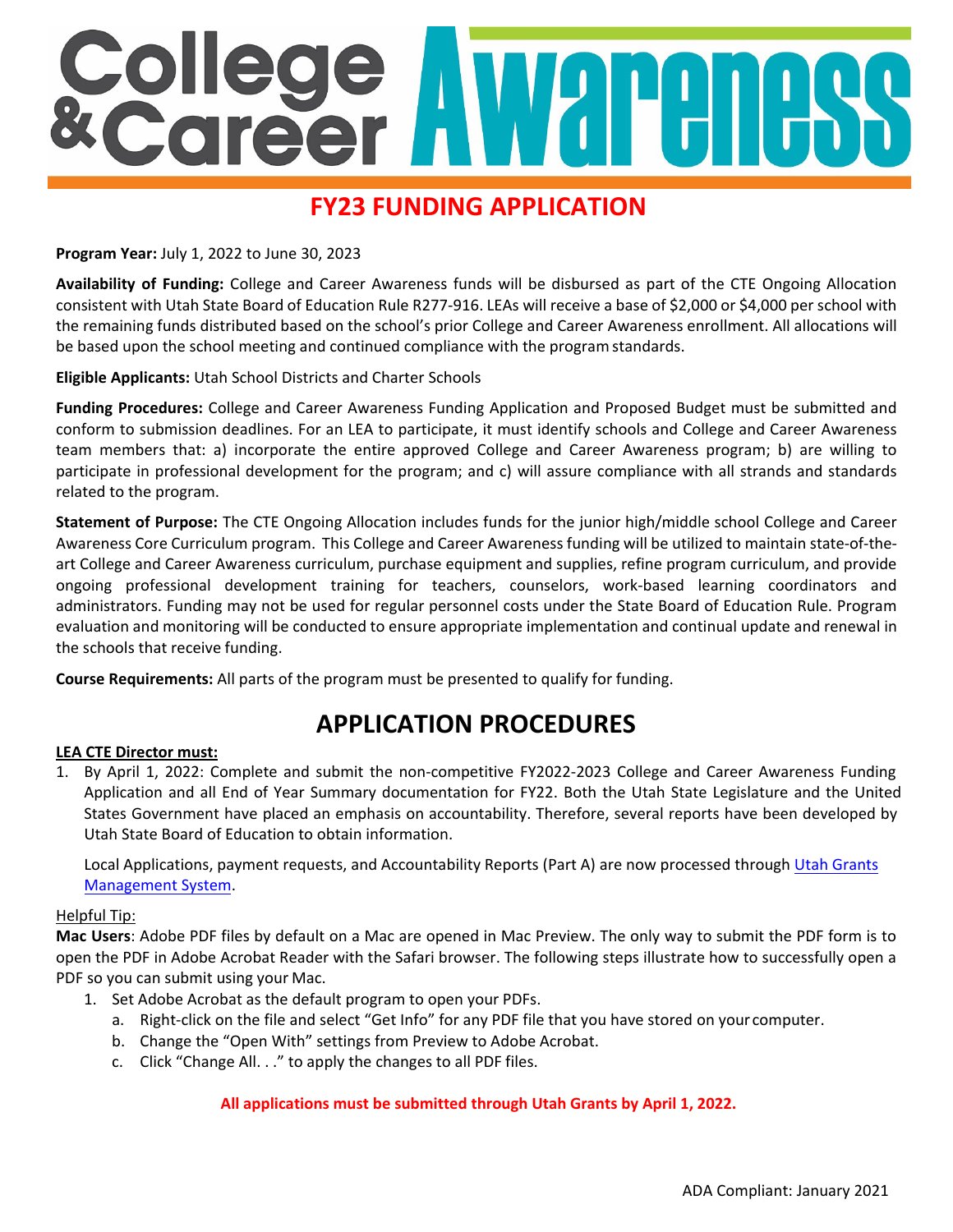# **FY23 COLLEGE AND CAREER AWARENESS FUNDING APPLICATION AND PROPOSED BUDGET**

**All applications must be submitted through Utah Grants by April 1, 2022.**

|                                                                       | <b>Applicant LEA</b>                                                                                                                                                                                                                                                                                    |                          |                          |                          |                       |  |
|-----------------------------------------------------------------------|---------------------------------------------------------------------------------------------------------------------------------------------------------------------------------------------------------------------------------------------------------------------------------------------------------|--------------------------|--------------------------|--------------------------|-----------------------|--|
|                                                                       | <b>LEA Address</b>                                                                                                                                                                                                                                                                                      |                          |                          |                          |                       |  |
|                                                                       | <b>LEA CTE Director</b>                                                                                                                                                                                                                                                                                 |                          |                          |                          |                       |  |
|                                                                       | Address (if different than above)                                                                                                                                                                                                                                                                       |                          |                          |                          |                       |  |
|                                                                       | Phone                                                                                                                                                                                                                                                                                                   |                          |                          |                          |                       |  |
|                                                                       | <b>Email Address</b>                                                                                                                                                                                                                                                                                    |                          |                          |                          |                       |  |
|                                                                       | Information for school(s) receiving FY23 College and Career Awareness State Funding<br>Include all schools teaching College and Career Awareness for which funds are being requested and the grant<br>amount allocated to each school. Click here for the allocation table.<br>Grade<br>Integrated into |                          |                          |                          |                       |  |
| #                                                                     | <b>School Name</b>                                                                                                                                                                                                                                                                                      | Taught*                  | Length*                  | other courses            | <b>Amount Awarded</b> |  |
| 1                                                                     |                                                                                                                                                                                                                                                                                                         | Select One               | Select One               | Select One               |                       |  |
| $\overline{2}$                                                        |                                                                                                                                                                                                                                                                                                         | Select One               | Select One               | Select One               |                       |  |
| 3                                                                     |                                                                                                                                                                                                                                                                                                         | Select One               | Select One               | Select One               |                       |  |
| 4                                                                     |                                                                                                                                                                                                                                                                                                         | Select One               | Select One               | Select One               |                       |  |
| 5                                                                     |                                                                                                                                                                                                                                                                                                         | Select One               | Select One               | Select One               |                       |  |
| 6                                                                     |                                                                                                                                                                                                                                                                                                         | Select One               | Select One               | Select One               |                       |  |
| 7                                                                     |                                                                                                                                                                                                                                                                                                         | Select One               | Select One               | Select One               |                       |  |
| 8                                                                     |                                                                                                                                                                                                                                                                                                         | Select One               | Select One               | Select One               |                       |  |
| 9                                                                     |                                                                                                                                                                                                                                                                                                         | Select One               | Select One               | Select One               |                       |  |
| 10                                                                    |                                                                                                                                                                                                                                                                                                         | Select One               | Select One               | Select One               |                       |  |
| 11                                                                    |                                                                                                                                                                                                                                                                                                         | Select One               | Select One               | Select One               |                       |  |
| 12<br>13                                                              |                                                                                                                                                                                                                                                                                                         | Select One               | Select One               | Select One               |                       |  |
| 14                                                                    |                                                                                                                                                                                                                                                                                                         | Select One               | Select One               | Select One<br>Select One |                       |  |
| 15                                                                    |                                                                                                                                                                                                                                                                                                         | Select One<br>Select One | Select One<br>Select One | Select One               |                       |  |
| 16                                                                    |                                                                                                                                                                                                                                                                                                         | Select One               | Select One               | Select One               |                       |  |
| 17                                                                    |                                                                                                                                                                                                                                                                                                         | Select One               | Select One               | Select One               |                       |  |
| 18                                                                    |                                                                                                                                                                                                                                                                                                         | Select One               | Select One               | Select One               |                       |  |
| 19                                                                    |                                                                                                                                                                                                                                                                                                         | Select One               | Select One               | Select One               |                       |  |
| 20                                                                    |                                                                                                                                                                                                                                                                                                         | Select One               | Select One               | Select One               |                       |  |
| \$0<br><b>TOTAL</b> amount distributed to schools                     |                                                                                                                                                                                                                                                                                                         |                          |                          |                          |                       |  |
| Amount held at the LEA level (Including indirect costs if applicable) |                                                                                                                                                                                                                                                                                                         |                          |                          |                          |                       |  |
| <b>TOTAL LEA ALLOCATION</b>                                           |                                                                                                                                                                                                                                                                                                         |                          |                          | \$0                      |                       |  |
| If Other,<br>please explain.                                          |                                                                                                                                                                                                                                                                                                         |                          |                          |                          |                       |  |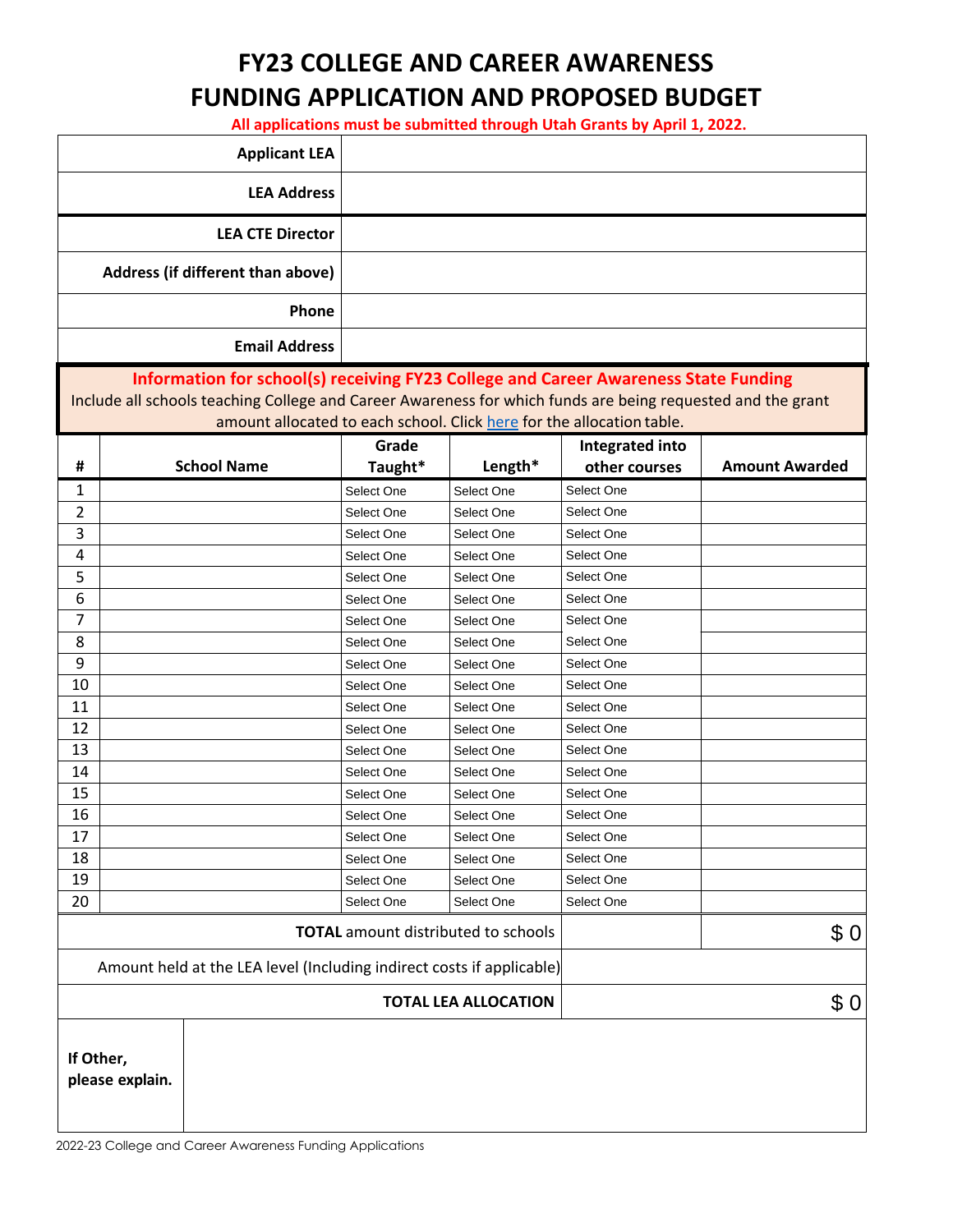## **PREVIOUS YEAR CARRYOVER**

Do you have previous year carryover?  $\Box$ Yes  $\Box$ No

|--|

## **FY23 PROPOSED BUDGET**

Funds must be spent on CCA appropriate activities, supplies and equipment. These will be estimates. **One budget sheet is submitted per LEA.**

| LEA:                                                                                             |                                   |                             |  |  |
|--------------------------------------------------------------------------------------------------|-----------------------------------|-----------------------------|--|--|
| <b>EXPENDITURE CLASSIFICATION</b>                                                                | <b>PREVIOUS YEAR(s) CARRYOVER</b> | <b>FY23 PROPOSED BUDGET</b> |  |  |
| Salaries*                                                                                        |                                   |                             |  |  |
| Employee Benefits*                                                                               |                                   |                             |  |  |
| Purchased Prof. & Tec. Svc.                                                                      |                                   |                             |  |  |
| Purchased Property Svc.                                                                          |                                   |                             |  |  |
| Other Purchased Svc.                                                                             |                                   |                             |  |  |
| Travel*                                                                                          |                                   |                             |  |  |
| Supplies & Materials                                                                             |                                   |                             |  |  |
| Property (includes equipment)                                                                    |                                   |                             |  |  |
| <b>Indirect Costs</b>                                                                            |                                   |                             |  |  |
| <b>Planned Carryover</b>                                                                         | Intentionally left blank.         |                             |  |  |
| <b>SUBTOTAL</b>                                                                                  | \$0                               | \$0                         |  |  |
| *These categories are for reimbursement for teacher professional development. This amount CANNOT |                                   |                             |  |  |
| exceed 15% of total budget.                                                                      |                                   |                             |  |  |

**Reason for FY22 Carryover** *(Include plans for reason to carryover funds from prior year)*